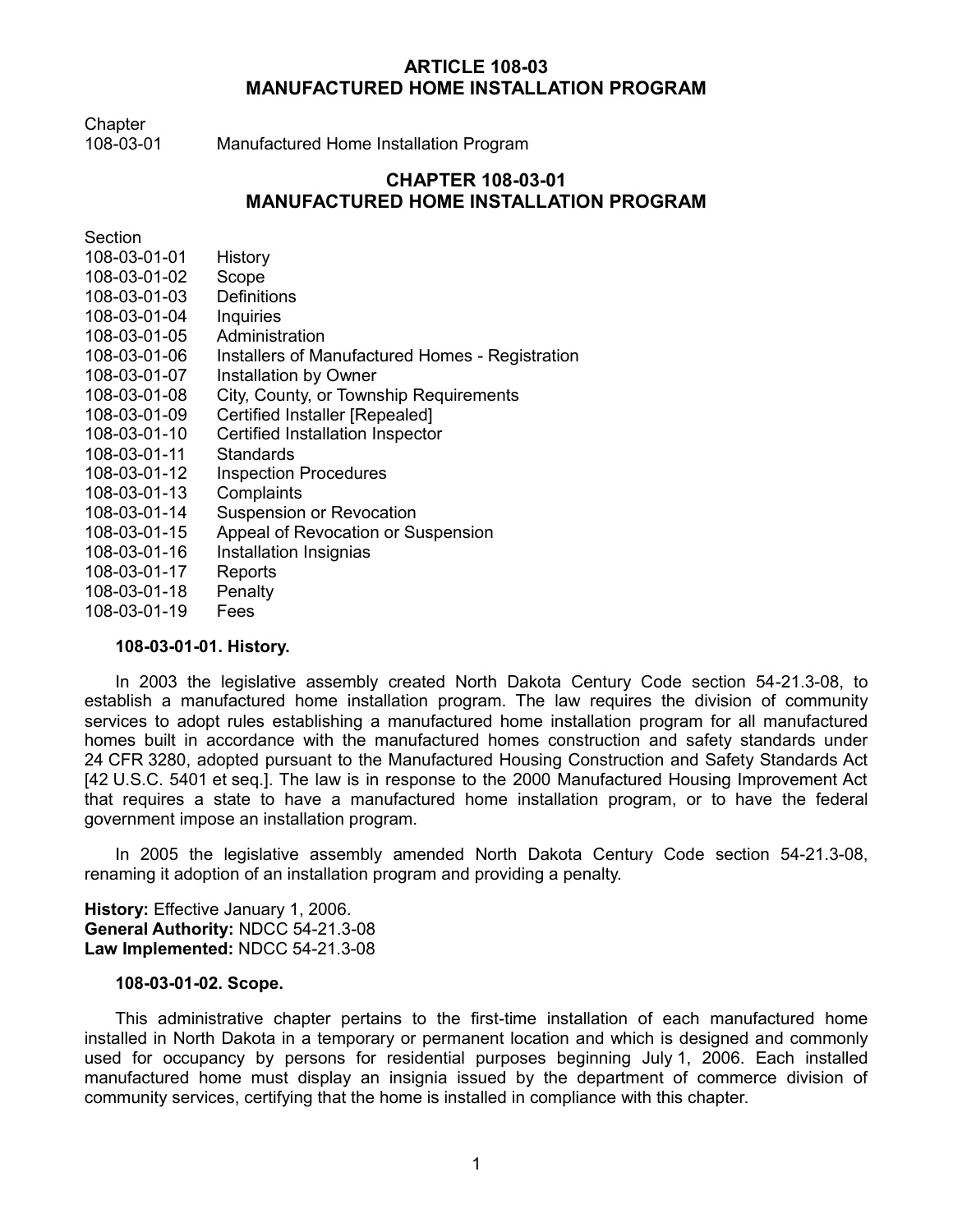Temporary installations for the purpose of home display or office use which will be relocated to another location to use as a residence are exempted from this chapter.

**History:** Effective January 1, 2006. **General Authority:** NDCC 54-21.3-08 **Law Implemented:** NDCC 54-21.3-08

## **108-03-01-03. Definitions.**

- 1. "Certified inspector" means an employee of a participating jurisdiction, individual, employee of a private firm, employee of a manufacturer, housing inspector, or a North Dakota licensed engineer or architect who has been approved by the division to perform or enforce installation inspections.
- 2. "Conflict of interest" means when there is a personal or private interest sufficient to influence or appears to influence the proper exercise of duties and responsibilities.
- 3. "Division" means the division of community services.
- 4. "Insignia" means a certificate or label of installation issued by the division to indicate compliance with the manufacturer's installation instructions and this chapter.
- 5. "Installation" means assembly, at the site of occupancy, of all portions of the manufactured home, connection of the manufactured home to existing utility connections that may not require licensing by other state agencies, and installation of support or anchoring systems, in accordance with the manufacturer's installation instructions or the alternate standards adopted in this chapter.
- 6. "Installation authorization" or "installation permit" means a notice posted on the site of an installation indicating that the installer has authorization to install.
- 7. "Installation committee" means the committee to assist in the development and implementation of the manufactured home installation program. Represented on the committee are the division of community services, two representatives from the North Dakota building officials association, two representatives from the North Dakota league of cities, and the board of directors of the North Dakota manufactured housing association.
- 8. "Installer" means any person who attaches the manufactured unit sections together and ties the home to its foundation support and anchoring system.
- 9. "Manufactured home" means a federal housing and urban development (HUD) labeled structure, transportable in one or more sections that, in its traveling mode, is eight body feet [2.44 meters] or more in width or forty body feet [12.19 meters] or more in length, or, when erected on site, is three hundred twenty or more square feet [29.73 square meters]; that is built on a permanent chassis; that is designed to be used as a dwelling; that may or may not have a permanent foundation; that is connected to the required utilities; and that contains the plumbing, heating, air-conditioning, and electrical systems; except that such term shall include any structure that meets the size requirements and for which the manufacturer has voluntarily filed a certification required by the secretary of housing and urban development and that complies with the manufactured home construction and safety standards.

**NOTE:** This definition should not be interpreted to include any type of recreational vehicle that may equal or exceed the body length or width specified herein.

10. "Owner" means the owner of a manufactured home or property.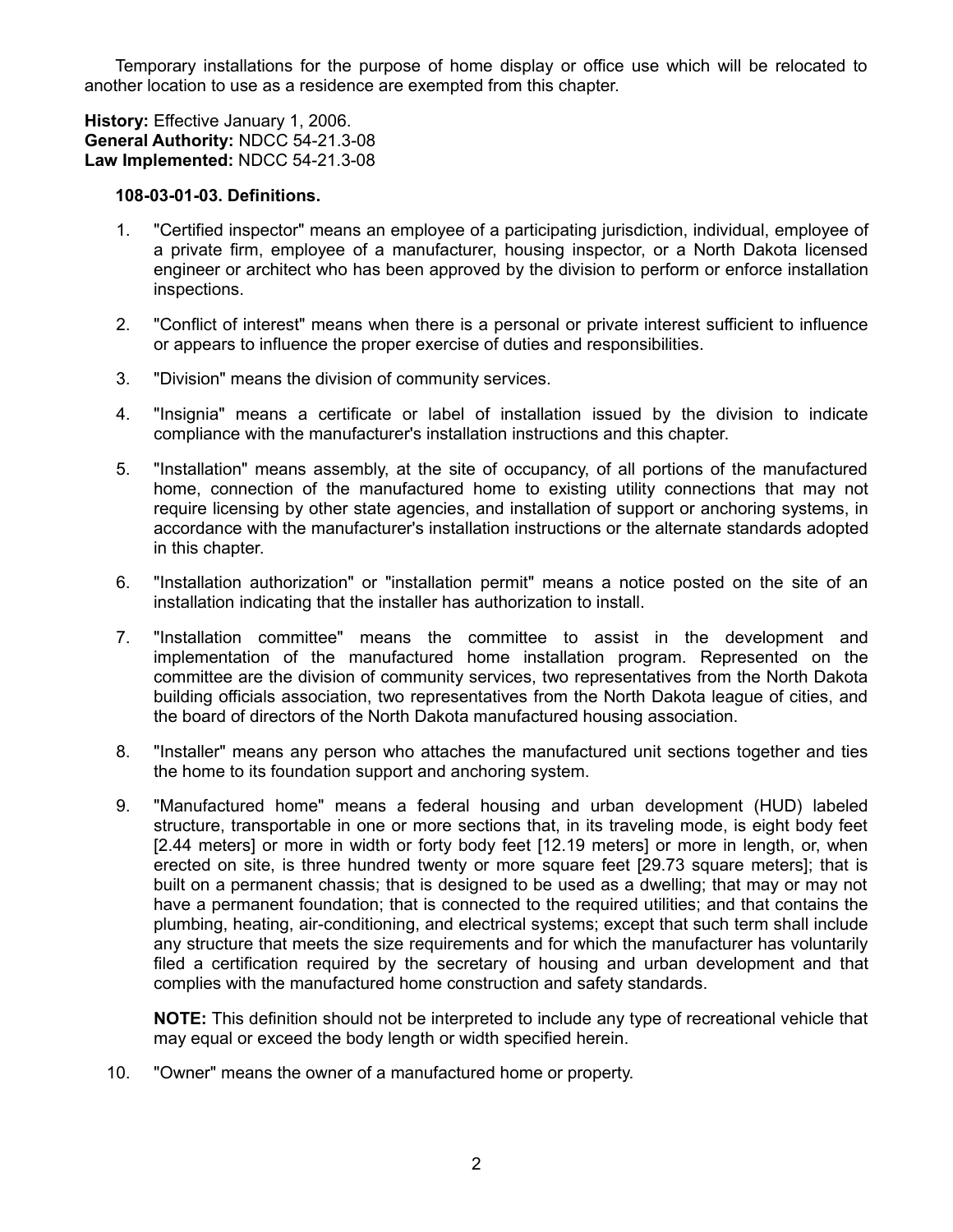- 11. "Participating jurisdiction" means a local government entity with a building code department which has agreed to administer and inspect manufactured housing installations within the legal and extraterritorial boundaries of the jurisdiction by employing or contracting with a certified inspector.
- 12. "Registered installer" means an installer that has registered with the division and is in compliance with the manufactured home installation program requirements.
- 13. "Standards" means the manufacturer's installation instructions or alternate federal standards adopted by the division. The division may issue interpretations of the standards to be followed during installations and inspections. A local jurisdiction may enact additional standards concerning unique public safety requirements, such as weight restrictions for snow loads or wind shear factors, but must provide these requirements in writing to the division of community services before enacting and enforcing them.

**History:** Effective January 1, 2006; amended effective July 1, 2020. **General Authority:** NDCC 54-21.3-08 **Law Implemented:** NDCC 54-21.3-08

## **108-03-01-04. Inquiries.**

Inquiries about this program may be addressed to:

Manufactured Home Installation Program Manager North Dakota Department of Commerce Division of Community Services 1600 East Century Avenue, Suite 2 Bismarck, ND 58503

**History:** Effective January 1, 2006; amended effective July 1, 2020. **General Authority:** NDCC 54-21.3-08 **Law Implemented:** NDCC 54-21.3-08

## **108-03-01-05. Administration.**

The administration of this program is the responsibility of the division of community services.

**History:** Effective January 1, 2006. **General Authority:** NDCC 54-21.3-08 **Law Implemented:** NDCC 54-21.3-08

## **108-03-01-06. Installers of manufactured homes - Registration.**

Manufactured home installers in North Dakota shall first register with the division. If any of the application information for the registered installer changes after issuance of the registration, the registered installer shall notify the division in writing within thirty days from the date of the change. A registration shall not be transferred nor assigned to another person.

At the time that an initial application for registration is filed, the following must be submitted:

- 1. Name of the installer and company;
- 2. Proof in the form of a copy of a valid driver's license or certificate of birth that the applicant is at least eighteen years of age;
- 3. Evidence from the applicant of attendance at training provided by the state or state-approved online course and passage of the North Dakota installation program examination at the next available training provided by the state;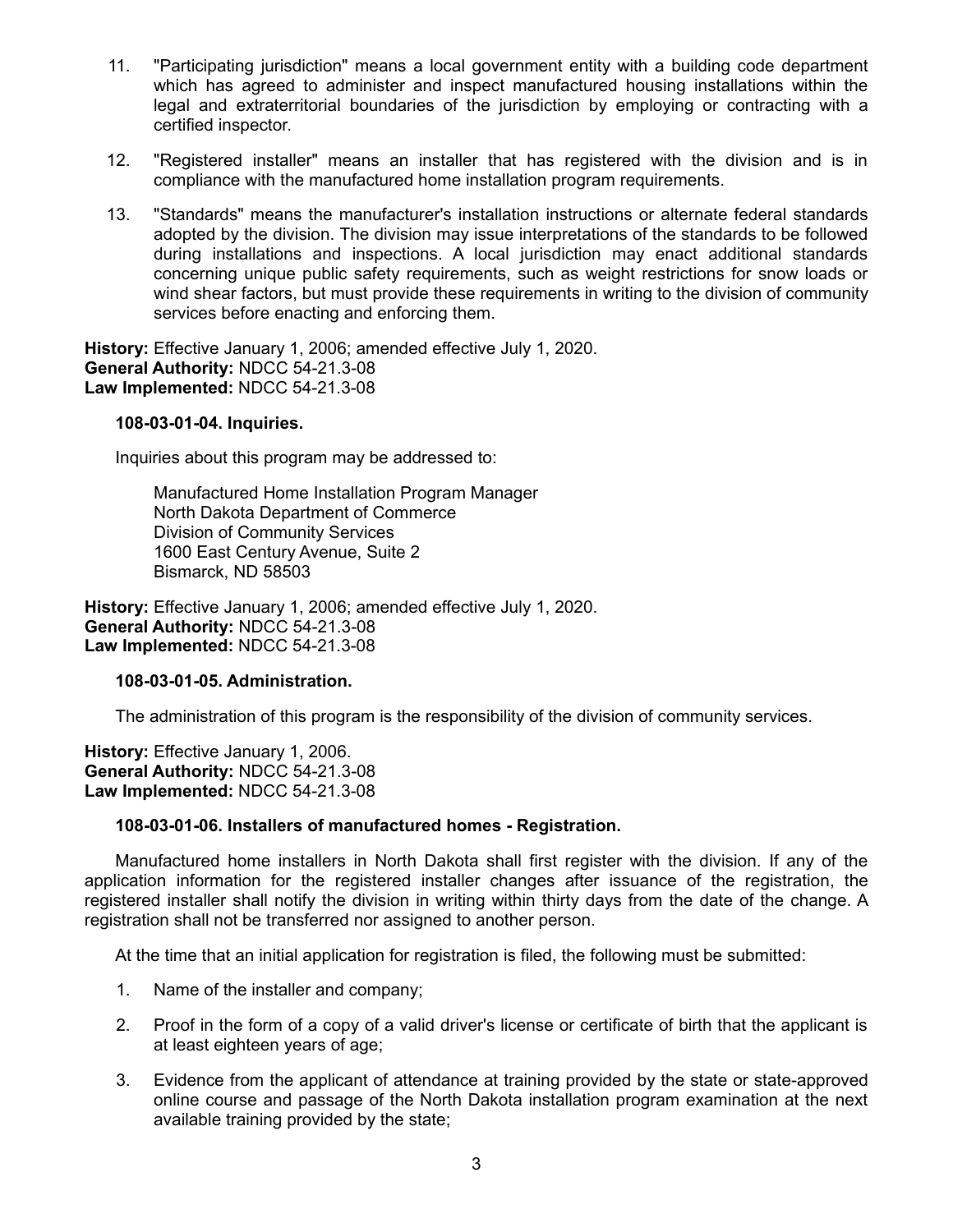- 4. Proof of contractor's liability insurance in an amount not less than two hundred fifty thousand dollars. This insurance policy shall contain a provision for the immediate notification of the division upon cancellation; and
- 5. A letter of credit, certificate of deposit issued by a licensed financial institution, or surety bond issued by an authorized insurer in the amount of ten thousand dollars for the performance of installation pursuant to the manufacturer's installation instructions. A provision shall be included for the immediate notification of the division upon cancellation.

The application for registration as a manufactured home installer shall be submitted on a form provided by the division and shall be notarized and verified by a declaration signed under penalty of perjury by the applicant. The division shall make the application and declaration available for public inspection.

The registration period is from July first of each year through June thirtieth of the following year. All registrations expire on the same date of each year, whether or not the registration is issued for all or a portion of the registration period, and registration fees will be prorated based on the date of approval for registration. A registered installer will be required to attend training every three years provided by the state and pass the written test that is given every three years.

Persons employed by a registered installer, as well as persons employed by an entity employing a registered installer, are not required to register when performing installation functions under the direct onsite supervision of a registered installer. The registered installer shall be responsible for supervising all employees and for the proper and competent performance of all employees working under the registered installer's supervision.

Any registered installer seeking to renew registration shall, at the time of applying for renewal, provide proof of liability insurance and letter of credit, certificate of deposit, or surety bond to run concurrent with the registration period.

Registered installers shall allow and pay for periodic oversight inspections arranged by the division to monitor the installer's performance in complying with the program and registration requirements. The frequency of oversight inspections will be based on the findings of the inspections. The division may also arrange for the inspection of any manufactured home installation performed by a registered installer. This may also occur as the result of a consumer complaint.

**History:** Effective January 1, 2006; amended effective July 1, 2020. **General Authority:** NDCC 54-21.3-08 **Law Implemented:** NDCC 54-21.3-08

## **108-03-01-07. Installation by owner.**

A person who owns the manufactured home or the real property where the home is to be installed is not required to register as an installer if that person does that person's own installation but shall comply with all provisions of this chapter other than the registration provision.

A person who installs more than one manufactured home in any twelve-month period, either owned or on real property owned by such person, must register as an installer and shall comply with the registration provisions.

**History:** Effective January 1, 2006. **General Authority:** NDCC 54-21.3-08 **Law Implemented:** NDCC 54-21.3-08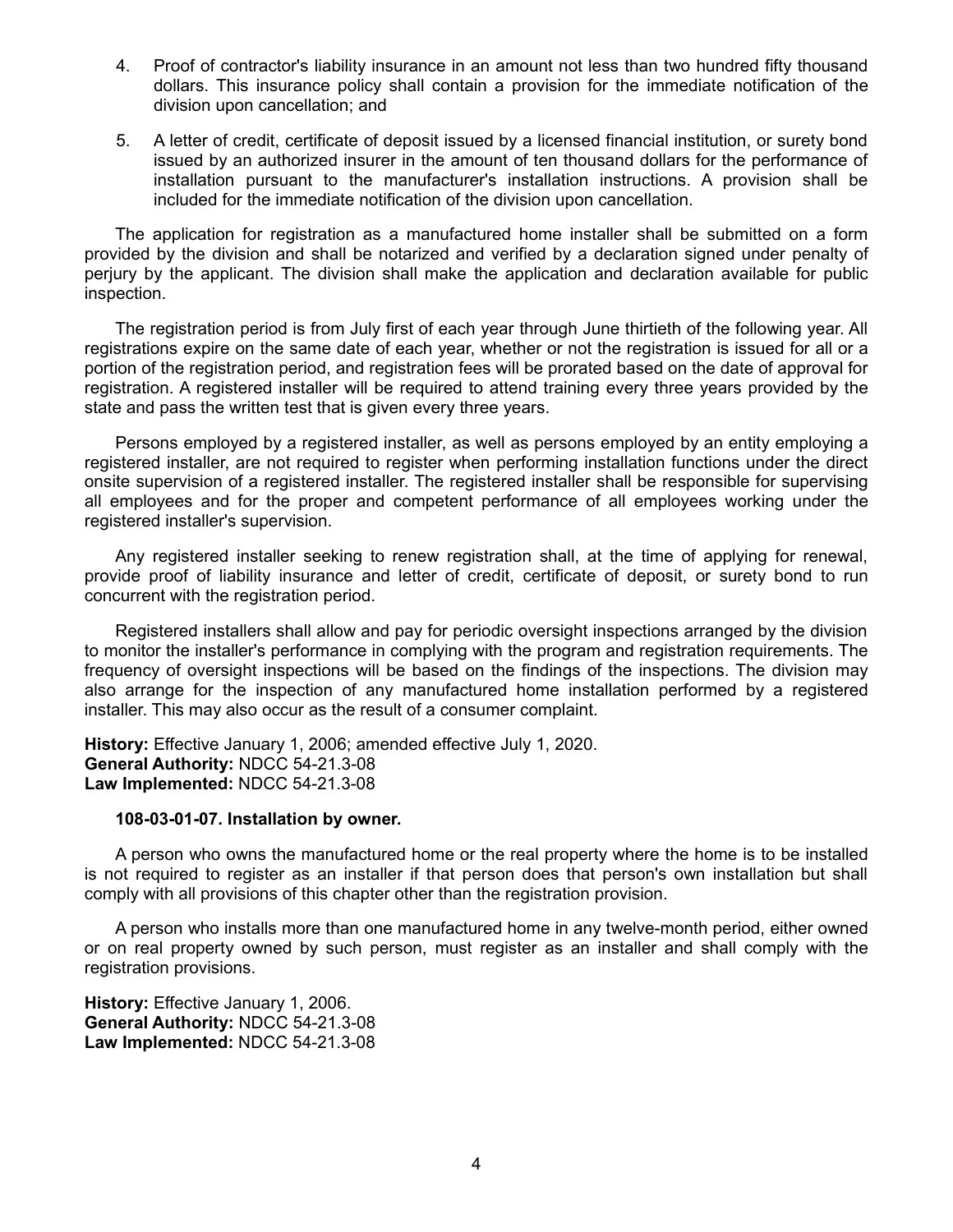#### **108-03-01-08. City, county, or township requirements.**

A political subdivision may not issue a building or zoning permit for the first-time installation of a manufactured home to an unregistered installer. The political subdivision is required to report any such person attempting to obtain a permit to the division. Any building or zoning permit issued must contain the registration number of the installer issued by the division.

**History:** Effective January 1, 2006. **General Authority:** NDCC 54-21.3-08 **Law Implemented:** NDCC 54-21.3-08

#### **108-03-01-09. Certified installer.**

Repealed effective July 1, 2020.

## **108-03-01-10. Certified installation inspector.**

The division may authorize individuals to perform inspections and enforce the proper installation of manufactured homes. Enforcement shall include issuance of installation authorizations and permanent insignias certifying compliance with the manufacturer's installation instructions.

Applicants for certified installation inspector shall furnish written evidence of a minimum of six months of manufactured home installation experience or equivalent training or related experience or state of North Dakota professional licensing in engineering. Applicants must have attended training provided by the state and passed the installation program examination or passed a state-approved online course. Certified inspectors will be required to attend training every three years provided by the state and pass a written test that is given. The certification period is from July first of each year through June thirtieth of the following year.

All registrations expire on the same date of each year, whether or not the registration is issued for all or a portion of the registration period, and registration fees will be prorated based on the date of approval for registration as set in the policies and procedures.

The application for registration as a certified installation inspector must be submitted on a form provided by the division and must be notarized and verified by a declaration signed under penalty of perjury by the applicant. The division shall make the application and declaration available for public inspection.

If a local government entity has a building code department, the jurisdiction may make a written request to be the exclusive independent installation inspection agency within the jurisdiction's legal and extraterritorial boundaries as a participating jurisdiction. When approved, all manufactured home installation inspections will be made by that participating jurisdiction's certified inspector or by a certified inspector under contract to the jurisdiction. In the event of a consumer complaint, the division will make arrangements to conduct the complaint inspection within the participating jurisdiction. If a local government entity decides not to be a participating jurisdiction, its authority with respect to the installation of a manufactured home is limited to inspecting the construction of a permanent foundation for the home. It may not inspect the actual installation of the home.

A certified inspector shall not make inspections if the inspector has a conflict of interest that may affect the inspector's responsibility to make fair and impartial inspections.

A certified inspector and a participating jurisdiction with a certified inspector shall be authorized to issue an installation authorization and to purchase and affix insignias after the installation is completed and inspected. A certified inspector shall complete a monthly report of installation authorizations issued and insignias affixed.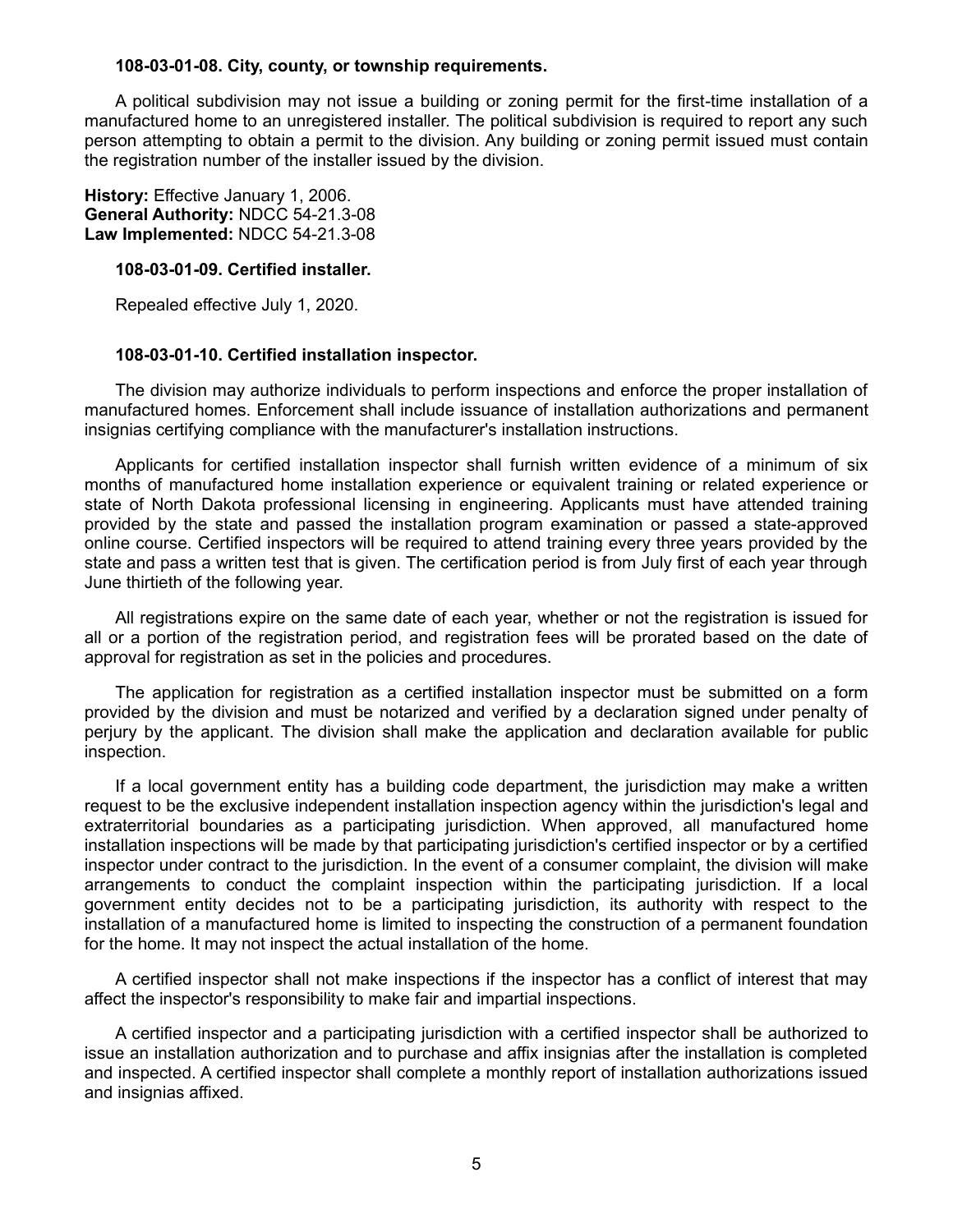Certified inspectors shall allow and pay for periodic oversight inspections arranged by the division to monitor installations that have been inspected to monitor the certified inspector's compliance with program requirements. The frequency of oversight inspections will be based on the findings of the inspections. The division may also arrange for the inspection of the installation of any manufactured home inspected by a certified inspector.

**History:** Effective January 1, 2006; amended effective July 1, 2020. **General Authority:** NDCC 54-21.3-08 **Law Implemented:** NDCC 54-21.3-08

#### **108-03-01-11. Standards.**

Since this program pertains only to the first-time installation of a manufactured home, the primary standards are the specifications provided in the manufacturer's installation instructions. However, alternate standards developed by the federal department of housing and urban development and adopted by the state may also be utilized. Standards for construction of permanent foundations are the responsibility of the local jurisdiction in which a manufactured home is installed if it varies from the manufacturer's installation instructions. Variations may require approved engineered or architectural plans.

Nothing in this section shall preclude a local government from enacting standards for manufactured homes concerning unique public safety requirements as otherwise permitted by law.

From time to time the division, in consultation with the installation committee, may issue interpretations of the standards to be followed during the course of manufactured home installations and inspections.

**History:** Effective January 1, 2006; amended effective July 1, 2020. **General Authority:** NDCC 54-21.3-08 **Law Implemented:** NDCC 54-21.3-08

## **108-03-01-12. Inspection procedures.**

The division shall adopt a standard installation authorization form to be used statewide by the division and certified inspectors, a standard inspection form, and minimum inspection requirements. Inspection forms shall be maintained for a minimum of three years from the date of the attachment of the installation insignia. The number of inspections required to be performed to determine compliance with the manufacturer's installation instructions or alternate standards adopted by the division will be determined by the inspector based on the inspector's ability to properly inspect all areas required on the minimum inspection requirements and the work performed by the registered installer. Generally, however, there will be a minimum of one inspection on a single-wide and two inspections on multisection homes.

Prior to beginning the installation of a manufactured home, the owner or registered installer of a manufactured home shall make an application for an installation authorization from a participating jurisdiction or certified installation inspector. The installation authorization is valid for thirty days from the date of issuance and may be extended for an additional thirty days upon written approval by the issuing entity.

Owners and registered installers shall display an installation authorization at the site of the manufactured home to be installed until an installation insignia is attached certifying compliance with the manufacturer's installation instructions. The authorization will contain the identity of the installer and owner, a telephone number and contact person, and whether or not the installer is the owner or a registered installer. The authorization will also include the name, address, and telephone number of the issuing entity.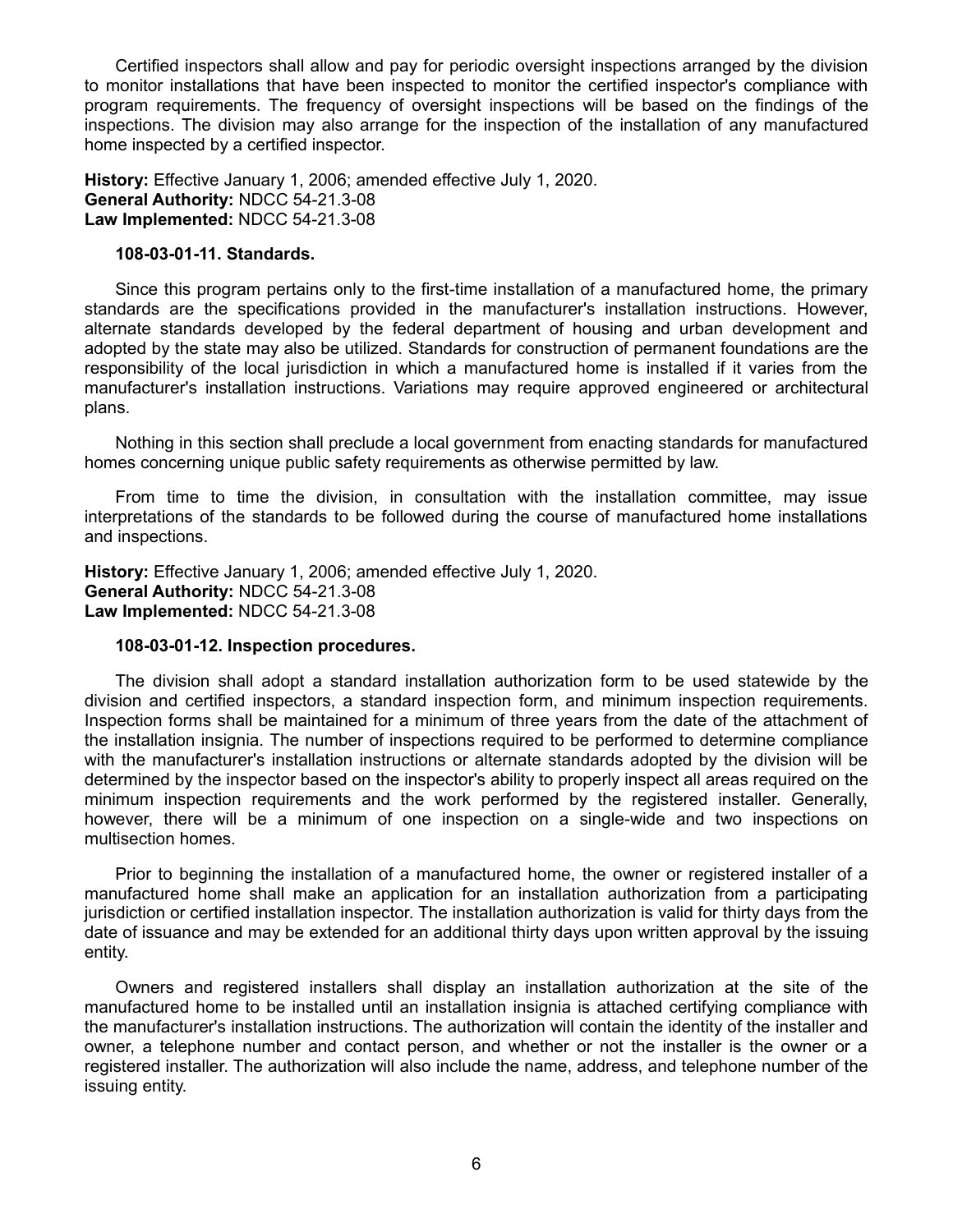During installation and inspection, a copy of the manufacturer's installation instructions or alternate standards shall be available at all times onsite. The installer shall be responsible to maintain the copy of the manufacturer's installation instructions onsite. If the manufacturer's installation instructions or alternate standards are not present at the time of the inspection, the inspector may fail the inspection and require a reinspection. All costs of the inspection and any reinspection will be borne by the installer.

The owner, installer, manufacturer, or retailer shall have the right to be present at any inspection.

When the installation of a manufactured home is found to be in compliance with the manufacturer's installation instructions or alternate standards, an insignia will be permanently attached by the inspector making the inspection. The insignia will be placed within sixty inches [152.4 centimeters] of the HUD label.

When a manufactured home installation is found not to be in compliance by a certified inspector with the manufacturer's installation instructions, the installer shall be notified in writing by the inspector. At the time of the inspection, the inspector may include in the inspection report instructions for the installer to call for a reinspection at any stage of installation to prevent coverup of any part of the installation requiring reinspection by the inspector.

The installer shall pay for any repair required to bring the installation into compliance and shall pay for any subsequent inspections.

If an installation or subsequent repair of an installation by an installer fails to meet the manufacturer's installation instructions within the time limit allowed by the inspector, the inspector shall notify the installer that the installation is in default. The installer shall be given ten working days after notification of default to bring the installation into compliance. Any independent inspector that knows of an installation that is in default and has not been corrected by subsequent repair shall request that the division arrange for an investigation of the installation.

**History:** Effective January 1, 2006; amended effective July 1, 2020. **General Authority:** NDCC 54-21.3-08 **Law Implemented:** NDCC 54-21.3-08

## **108-03-01-13. Complaints.**

The division may cause to be investigated any complaint concerning the installation of a manufactured home filed in writing by an owner, dealer, manufacturer, installer, or certified inspector. The division may designate a certified inspector or other qualified entity to make complaint inspections on behalf of the division. The initial costs of processing complaints will be paid through a fund established from a portion of the registration, certification, and insignia fees. If a complaint is determined to be valid, the installer and inspector must reimburse the division for the costs incurred investigating the complaint and any reinspections.

If a participating jurisdiction or a certified inspector finds an installation of a manufactured home to be in default, the jurisdiction or inspector shall file a written complaint with the division against the installer. Complaints received by telephone shall be confirmed in writing.

If the installation of a manufactured home fails the complaint inspection, the registered installer must make and pay for the repairs to bring the installation into compliance and the installer and inspector shall pay the costs associated with the complaint inspection and with any subsequent inspections. Failure of the installer to pay for repairs and failure of the installer and inspector subsequent inspections shall result in the revocation of registration and certification.

**History:** Effective January 1, 2006; amended effective July 1, 2020. **General Authority:** NDCC 54-21.3-08 **Law Implemented:** NDCC 54-21.3-08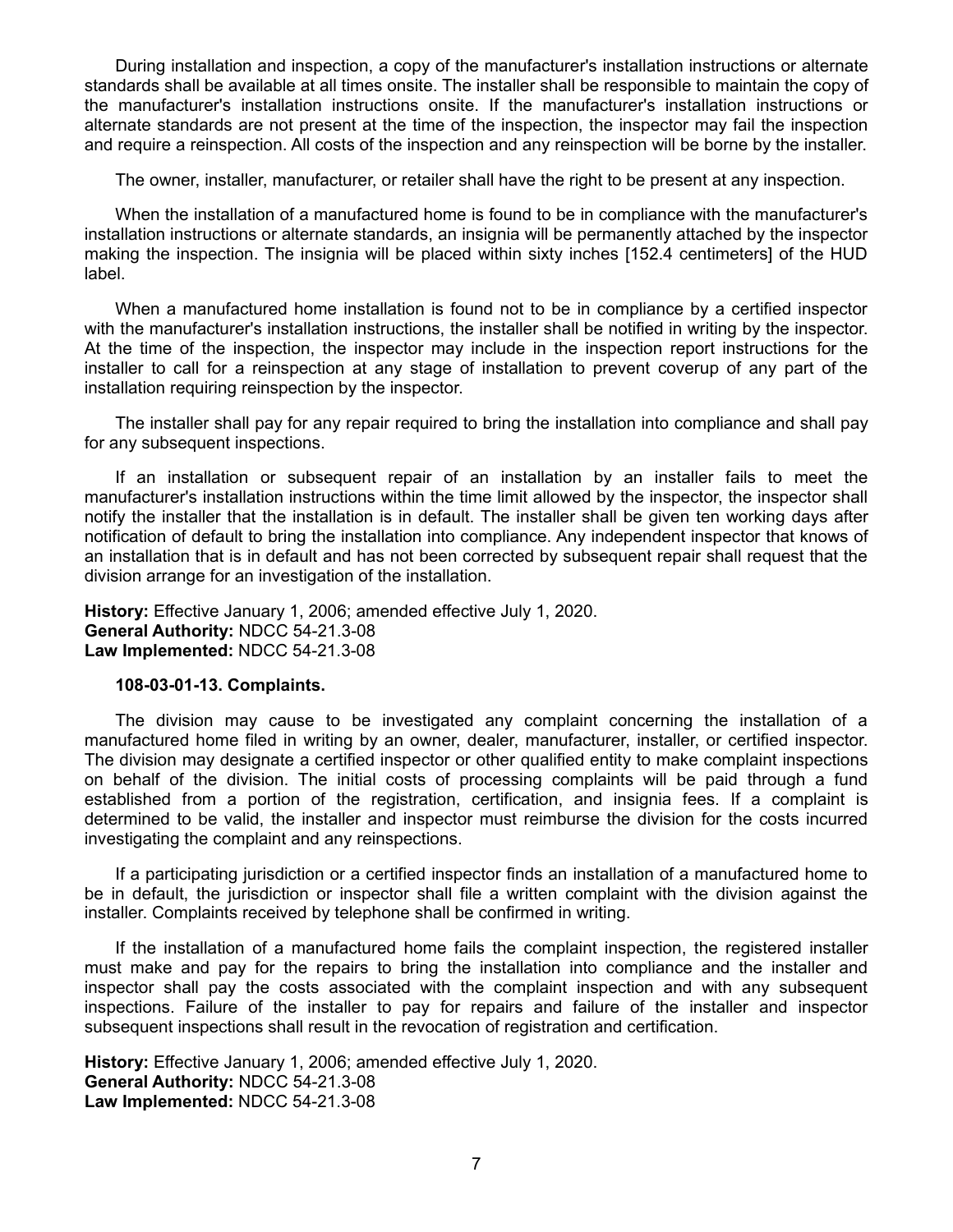## **108-03-01-14. Suspension or revocation.**

The division may permanently revoke or temporarily suspend the registration or certification of an installer or inspector.

Reasons for suspension include:

- 1. Failure to file each year and keep current, a letter of credit, certificate of deposit, or surety bond as required. License may be reinstated when bond is brought up to date.
- 2. Failure to file each year and keep current, the required liability insurance. License may be reinstated when insurance is brought up to date.
- 3. Failure to notify the division of changes in application information. License may be reinstated when information is corrected.
- 4. Failure to pay all assessed inspection fees. License may be reinstated when fees are paid in full.
- 5. Failure to make all required repairs that are needed to bring the installation into compliance with the manufacturer's installation instructions. License may be reinstated when all repairs are completed.
- 6. Failure to pass periodic oversight inspections. The installer has the opportunity to make needed repairs found during the oversight inspection. If the needed repairs are not made in the time allowed, the installer's license can be suspended.
- 7. Failure to pay all necessary training and registration fees. License may be reinstated when fees are paid in full.
- 8. Failure to file required monthly reports with correct information.
	- a. Inspectors may not purchase insignias if their reports are overdue.
	- b. License may be reinstated when reports are up to date.

Reasons for permanent revocation include:

- 1. Failure to correct any defects in the installation in the time period established by the division.
- 2. If there are multiple problems with homes found during oversight inspections or from complaints.
- 3. Multiple suspensions or problems caused by not following the rules.

The division shall track suspensions and revocations.

When the certification of a certified inspector is revoked, suspended, or not renewed, the certified inspector must immediately return to the division all unused installation insignias and the inspector will lose the right to purchase and install insignias.

**History:** Effective January 1, 2006; amended effective July 1, 2020. **General Authority:** NDCC 54-21.3-08 **Law Implemented:** NDCC 54-21.3-08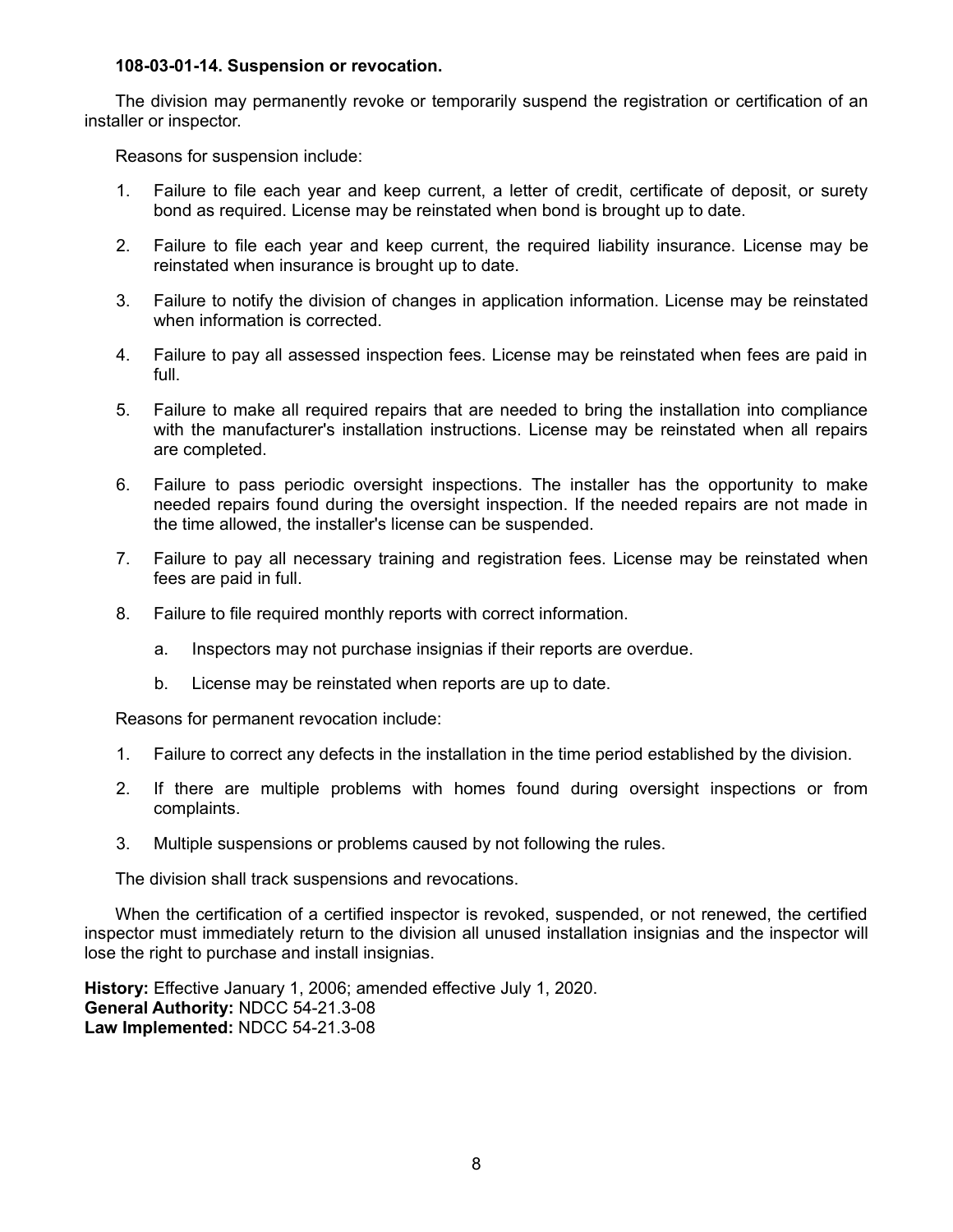### **108-03-01-15. Appeal of revocation or suspension.**

A registered installer or certified inspector subject to revocation, suspension, or nonrenewal may appeal the revocation or suspension to the director of the division of community services. Further appeal may be heard under the procedures found in North Dakota Century Code chapter 28-32.

**History:** Effective January 1, 2006. **General Authority:** NDCC 54-21.3-08 **Law Implemented:** NDCC 54-21.3-08

#### **108-03-01-16. Installation insignias.**

The division shall adopt a standard insignia to be used statewide indicating that a manufactured home is installed in compliance with the manufacturer's installation instructions.

The insignia shall include the name, address, and telephone number of the division, the date the installation was completed, and the name, address, telephone number, and registration number of the installer.

Insignias shall remain the property of the state of North Dakota and are not subject to refunds.

When an installation insignia is lost or damaged, the division must be notified in writing.

The division reserves the right to refuse to sell installation insignias to certified inspectors based on findings of noncompliance with this chapter until findings are resolved.

The possession of unattached insignias is limited to the division and certified inspectors. Insignias must be kept secure. If an inspector's certification is revoked or the certified inspector is no longer in business, any labels in their possession must immediately be returned to the division.

**History:** Effective January 1, 2006; amended effective July 1, 2020. **General Authority:** NDCC 54-21.3-08 **Law Implemented:** NDCC 54-21.3-08

#### **108-03-01-17. Reports.**

The division will establish and maintain a system of databases and procedures for reporting. Each certified inspector must submit a monthly report accounting for insignias, both issued and on hand by serial number. The report is due by the fifteenth of the following month. A report is required even if no labels were issued during the month.

**History:** Effective January 1, 2006; amended effective July 1, 2020. **General Authority:** NDCC 54-21.3-08 **Law Implemented:** NDCC 54-21.3-08

#### **108-03-01-18. Penalty.**

Any person who violates any provision of this chapter is guilty of a class A misdemeanor.

**History:** Effective January 1, 2006. **General Authority:** NDCC 54-21.3-08 **Law Implemented:** NDCC 54-21.3-08

#### **108-03-01-19. Fees.**

The following nonrefundable fees apply:

1. Installer registration - \$150 per year.